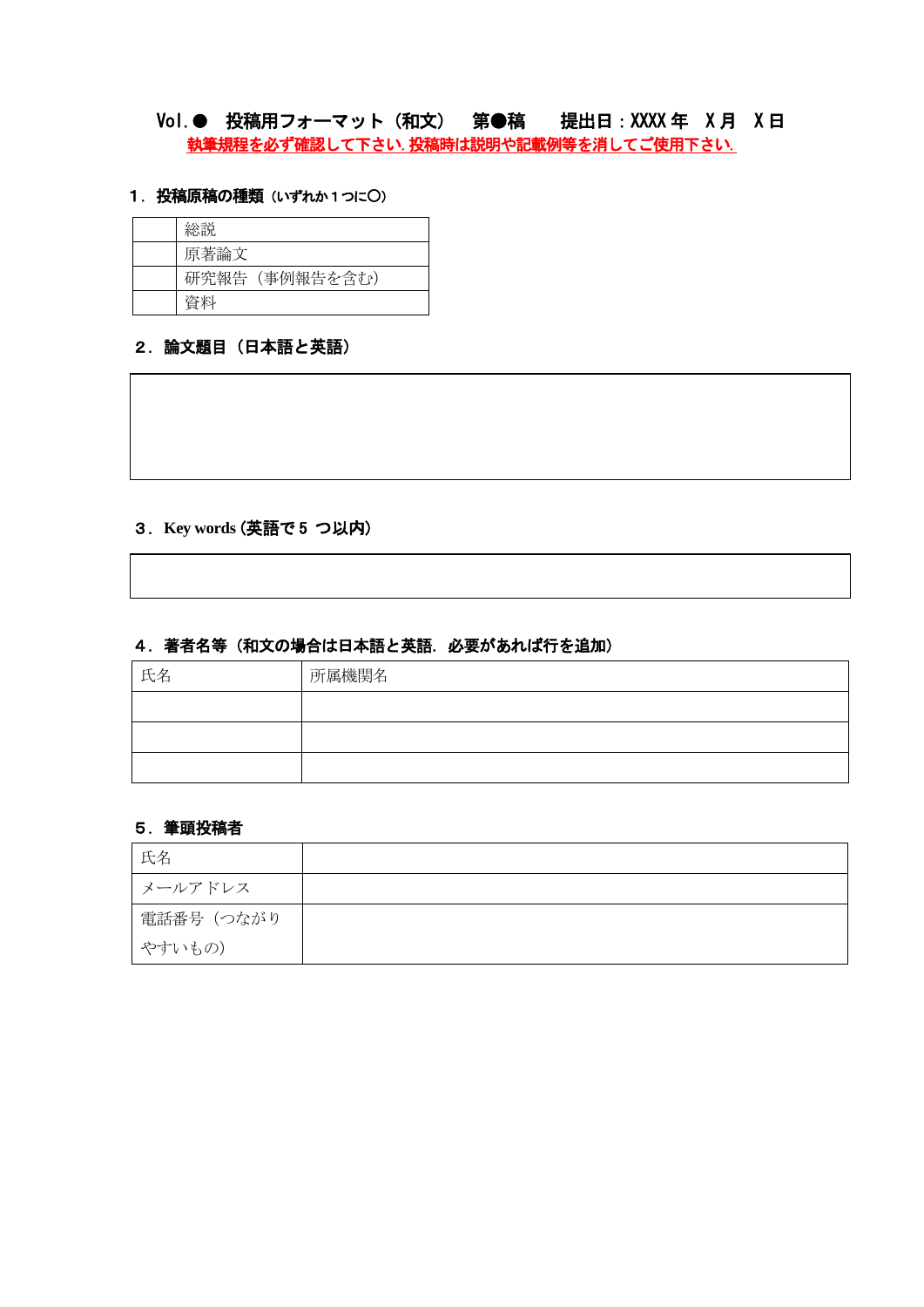| $\mathbf{1}$   |                   |
|----------------|-------------------|
| $\overline{2}$ | 投稿の種類             |
| 3              |                   |
| $\overline{4}$ |                   |
| 5              | 和文題目 (1行~2行)      |
| 6              |                   |
| $\tau$         | 一和文副題一 ない場合は無記入   |
| $8\,$          |                   |
| 9              |                   |
| 10             |                   |
| 11             | 英文題目 (1行~2行)      |
| 12             |                   |
| 13             |                   |
| 14             | -英文副題- ない場合は無記入   |
| 15             |                   |
| 16             |                   |
| 17             |                   |
| 18             |                   |
| 19             |                   |
| 20             |                   |
| 21             |                   |
| 22             | 著者氏名 複数の場合は執筆規程参照 |
| 23             | 所属 複数の場合は執筆規程参照   |
| 24             |                   |
| $25\,$         | 英語著者氏名 Taro SATO  |
| 26             | 英語所属              |
| $27\,$         |                   |
| $28\,$         |                   |
| 29             |                   |
| 30             |                   |
| 31             |                   |
| 32             |                   |
| 33             |                   |
| 34             |                   |
| 35             |                   |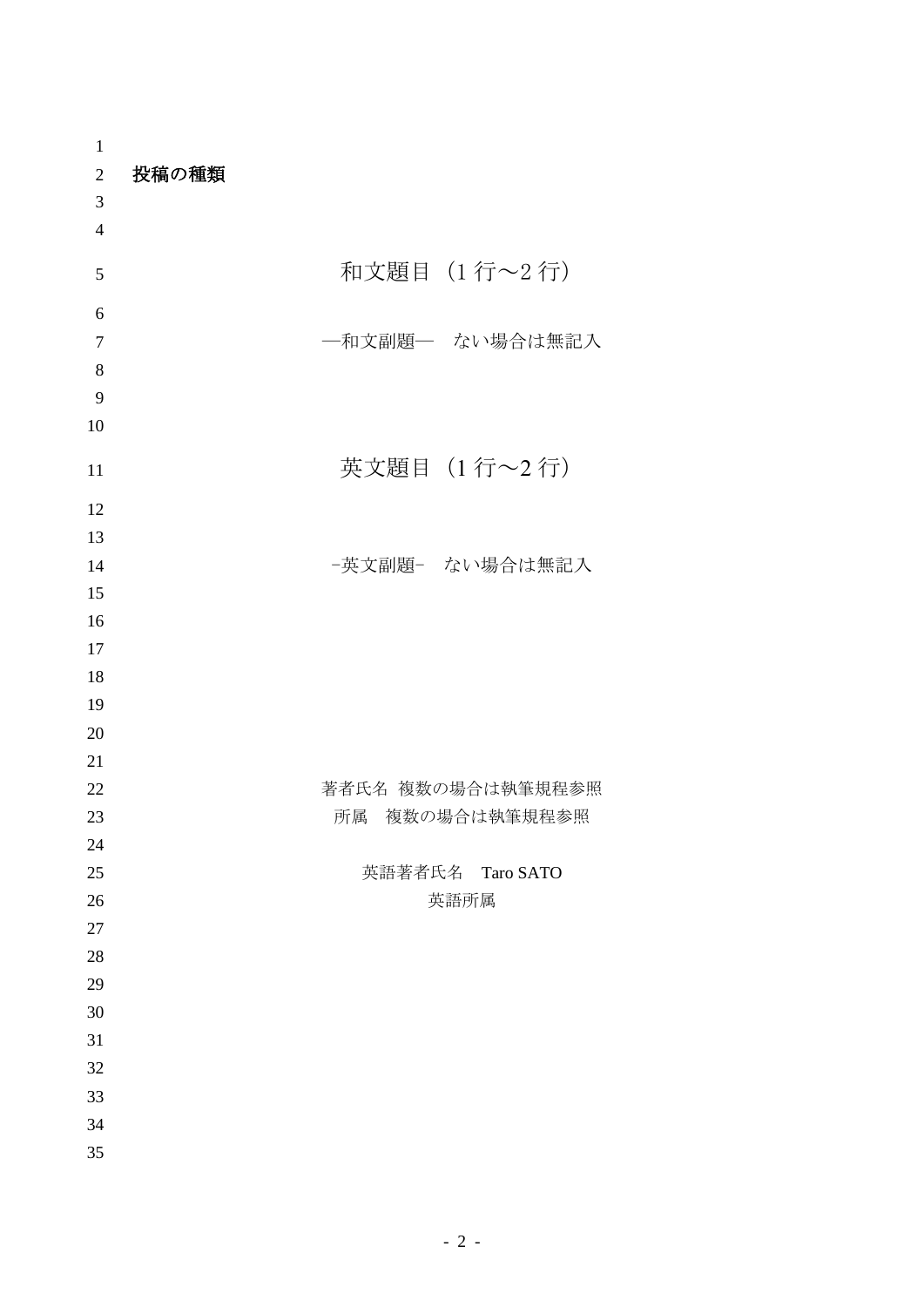| $\mathbf{1}$   | 和文要約                                    |
|----------------|-----------------------------------------|
| $\overline{2}$ |                                         |
| $\overline{3}$ | 英文要約                                    |
| $\overline{4}$ |                                         |
| 5              | Key words: 英語で5つ以内. カンマで区切る.            |
| 6              |                                         |
| $\overline{7}$ | 本文                                      |
| 8              | 1.                                      |
| 9              | 2.                                      |
| 10             | 2.1                                     |
| 11             | 2.2                                     |
| 12             | 2.2.1                                   |
| 13             | 3.                                      |
| 14             | 4.                                      |
| 15             | 謝辞                                      |
| 16             | 注                                       |
| 17             | $\mathbf{i}$                            |
| 18             | $\ddot{\mathbf{i}}$                     |
| 19             | 文献                                      |
| 20             |                                         |
| 21             |                                         |
| 22             | $\cdots$                                |
| 23             | 題名の直後と最後はピリオド、他の区切りはコンマ.                |
| 24             | 日本語の副題前後は全角ダッシュ.                        |
| 25             | 外国語の副題はコロンでつなぐ、コロンの直後(副題の冒頭)は語頭を大文字とす   |
| 26             | る.                                      |
| 27             | 外国語文献の掲載誌名と図書名はイタリックとする.                |
| 28             | 文献は引用文献のみ書く.                            |
| 29             |                                         |
| 30             | <記載例>                                   |
| 31             | (1)雑誌論文                                 |
| 32             | 著者名(発行年),論題名.雑誌名,巻(号),頁-頁.              |
| 33             | ①著者名は全員を列記し、コンマでつなぐ.                    |
| 34             | ②論題名の後ろと最後はピリオド、他の区切りはコンマ.              |
| 35             | ③副題は, 日本語の場合は副題の前後に全角ダッシュ, 外国語の場合はコロンでつ |
| 36             | なぐ.                                     |
| 37             | ④雑誌名は省略せず正式な表記とし、外国語文献の雑誌名はイタリック体.      |

- 3 -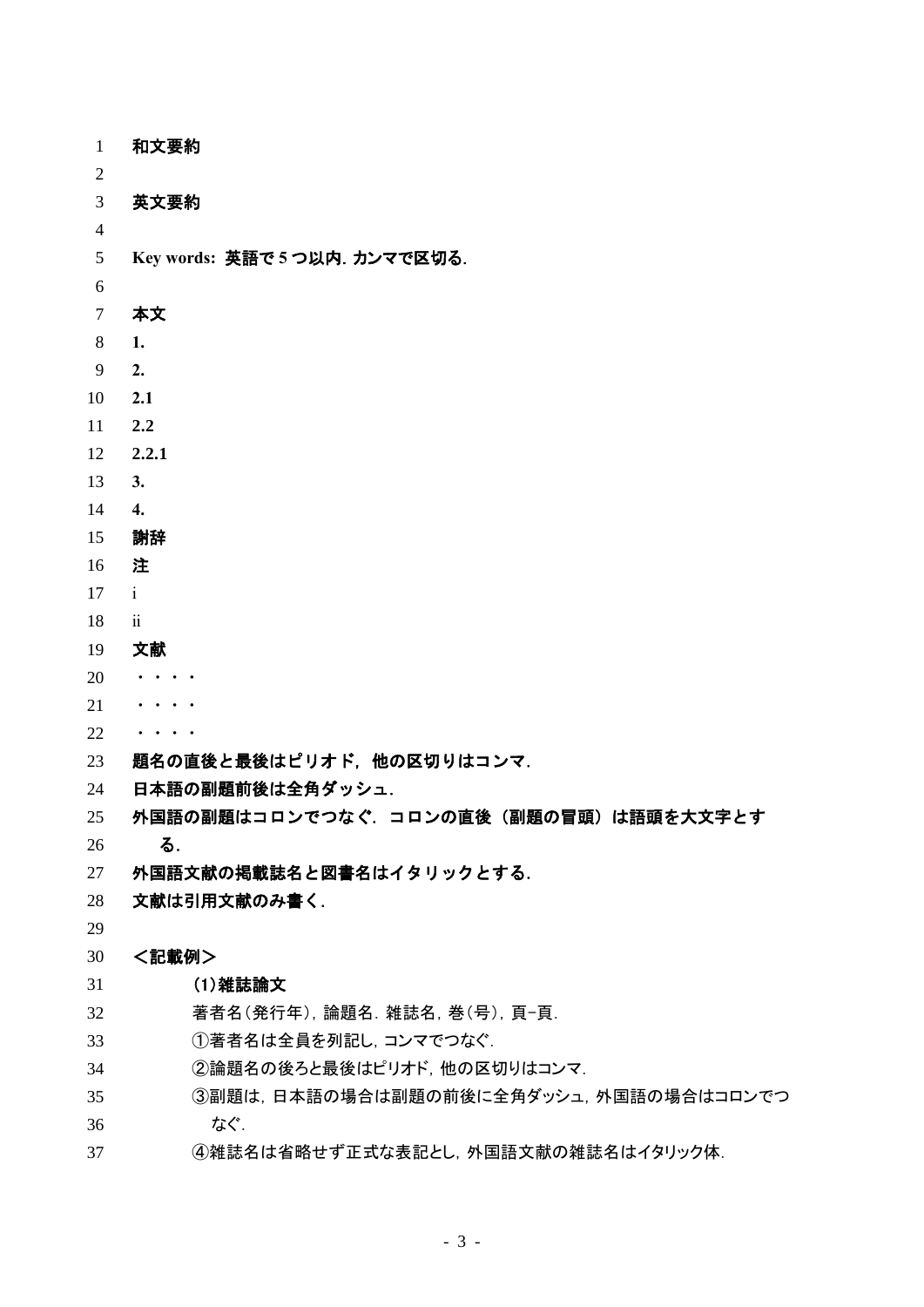| $\mathbf{1}$   | ⑤頁は引用箇所でなく論文の開始頁から最終頁.                                                               |
|----------------|--------------------------------------------------------------------------------------|
| $\overline{2}$ | 例)林光 (1991), 創造と日常のあいだ―バッハ・モーツァルト・宮澤賢治―音                                             |
| 3              | 楽教育, 325, 7-20.                                                                      |
| 4              | 佐藤太郎, 鈴木花子, 田中次郎, 高橋桜子(2017), 学校音楽教育における即                                            |
| 5              | 興の意義. ○○ジャーナル, 5 (1), 22-30.                                                         |
| 6              | Mandel, E. S. (2019), Patient Satisfaction and Benefits of Music Therapy Services to |
| 7              | Manage Stress and Pain in the Hospital Emergency Department. Journal of Music        |
| 8              | Therapy, 56(2), 149-173.                                                             |
| 9              | Frye, B. (1990), Art and multiple personality disorder: An expressive framework for  |
| 10             | occupational therapy. American Journal of Occupational Therapy, 44(11), 1013-        |
| 11             | 1022.                                                                                |
| 12             |                                                                                      |
| 13             | (2) 図書                                                                               |
| 14             | 著者名(発行年), 書名. 版, 発行所, 発行地.                                                           |
| 15             | ①著者名は全員を列記し、それぞれコンマでつなぐ.                                                             |
| 16             | ②書名と発行地の後ろはピリオド、他の区切りはコンマ.                                                           |
| 17             | ③外国語文献の書名はイタリック体.                                                                    |
| 18             | ④副題は,日本語の場合は副題の前後に全角ダッシュ,外国語の場合はコロンでつ                                                |
| 19             | なぐ.                                                                                  |
| 20             | ⑤版表示は当該図書の表示に従う(第二版,改訂新版など).                                                         |
| 21             | 例)林謙三 (1964), 正倉院楽器の研究. 風間書店, 東京.                                                    |
| 22             | 佐藤太郎, 鈴木花子編 (2016), 日本における即興音楽の歴史. 第2版,                                              |
| 23             | 音符出版, 東京.                                                                            |
| 24             | Grout, D. J. (1960), A history of Western music. Norton, New York. 服部幸               |
| 25             | 三,戸口幸策訳(1969),西洋音楽史.音楽之友社,東京.                                                        |
| 26             | バニエ, ジャン (1989), 音の叫び––心に傷を負った人々からのメッセ                                               |
| 27             | ージー. 佐藤太郎, 鈴木花子監訳, 音符出版, 東京.                                                         |
| 28             | American Psychological Association (2010), Publication manual of the                 |
| 29             | American Psychological Association. 6th ed., American Psychological                  |
| 30             | Association, Washington DC.                                                          |
| 31             | De Nora, T. (2000), Music in Everyday Life. Cambridge University Press,              |
| 32             | Cambridge.                                                                           |
| 33             |                                                                                      |
| 34             | (3) 図書のセクション                                                                         |
| 35             | 当該部分の著者名(発行年), 当該部分の題名. 編著者名, 書名, 版, 発行所, 発行                                         |
| 36             | 地, 頁-頁.                                                                              |
| 37             | ①著者名, 編著者名は全員を列記し, コンマでつなぐ.                                                          |